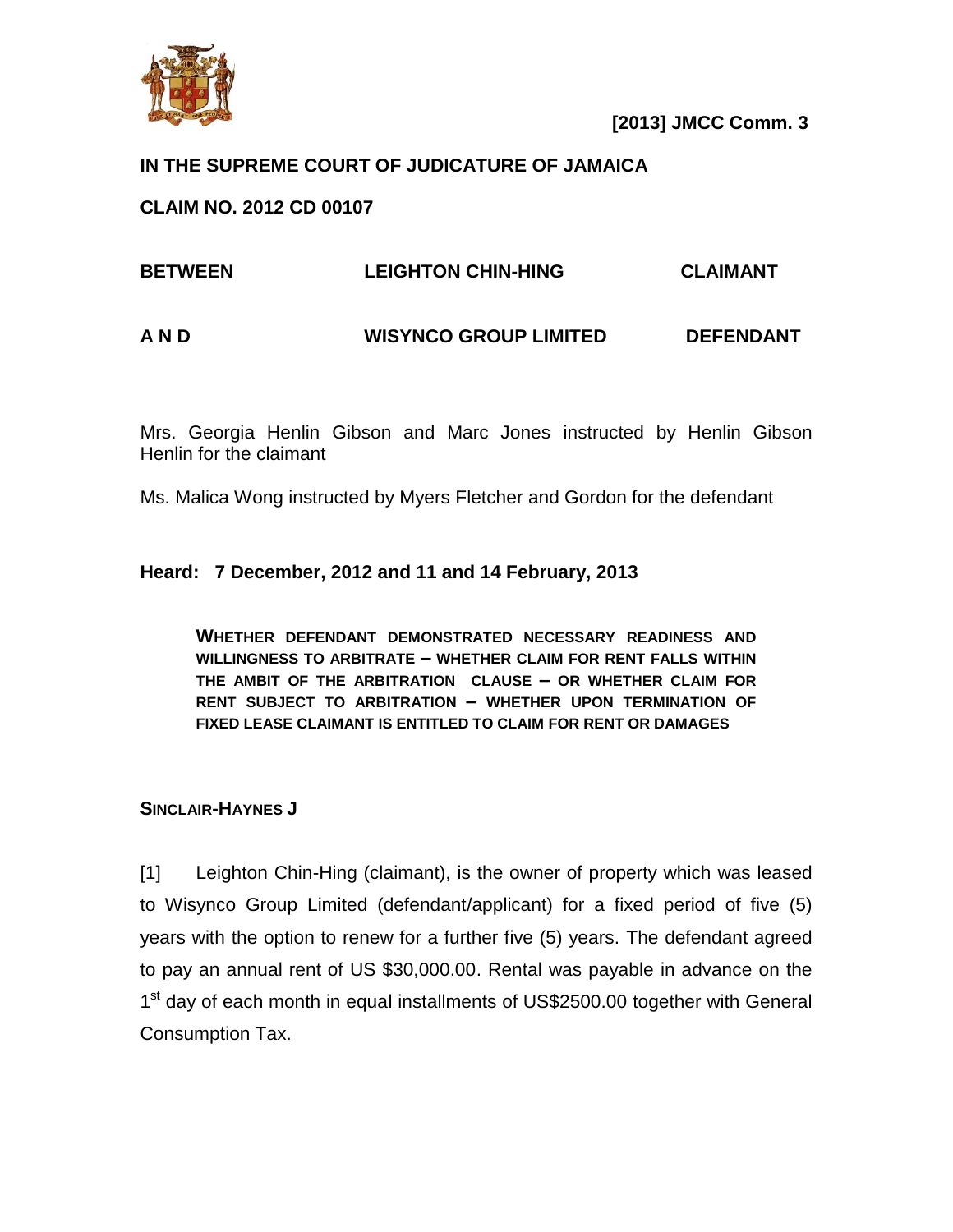[2] The premises were to be utilized as a recording studio. The defendant proceeded to convert the premises into a recording studio but was served with stop notices by the relevant authorities. It was therefore prevented from continuing its conversion of the building. Consequently the defendant has terminated the lease on the ground that the premises are unfit for the purpose.

[3] The claimant however claims that the defendant has damaged the premises, wrongfully terminated the lease and has not paid rent since 1 December 2011. On the 4 September 2012, the claimant instituted proceedings against the defendant. He claimed *inter alia* damages which he alleges arise from the destruction of the leased premises and the sum of US\$122,693.73 together with GCT at 17% which sum represents rental from 1 December 2011 to 31 March 2015. The claim form and particulars were served on the defendant on the 5 September 2012. On the 19 September 2012 the defendant filed an acknowledgment of service and on the 29 October 2012, he applied to have the proceedings stayed pending arbitration. The defendant's application for a stay of proceedings is met with stout resistance.

[4] Mrs. Gibson-Henlin contends that the defendant's application is merely a strategy to delay the just disposal of the matter. According to her, he has no genuine desire to go to arbitration because he had ignored the claimant's several requests to attend arbitration. She further resists the application on the ground that the claim is for rent which is outside of the arbitration clause.

[5] Ms. Wong contends that there is no basis for the claimant's assertion that the defendant was unwilling to arbitrate. She contends that the claim falls within the scope of the arbitration clause.

#### **WHETHER THE PROCEEDINGS SHOULD BE STAYED**

[6] Section 5 of the Arbitration Act empowers the court to grant a stay of proceedings pending arbitration. Section 5 reads: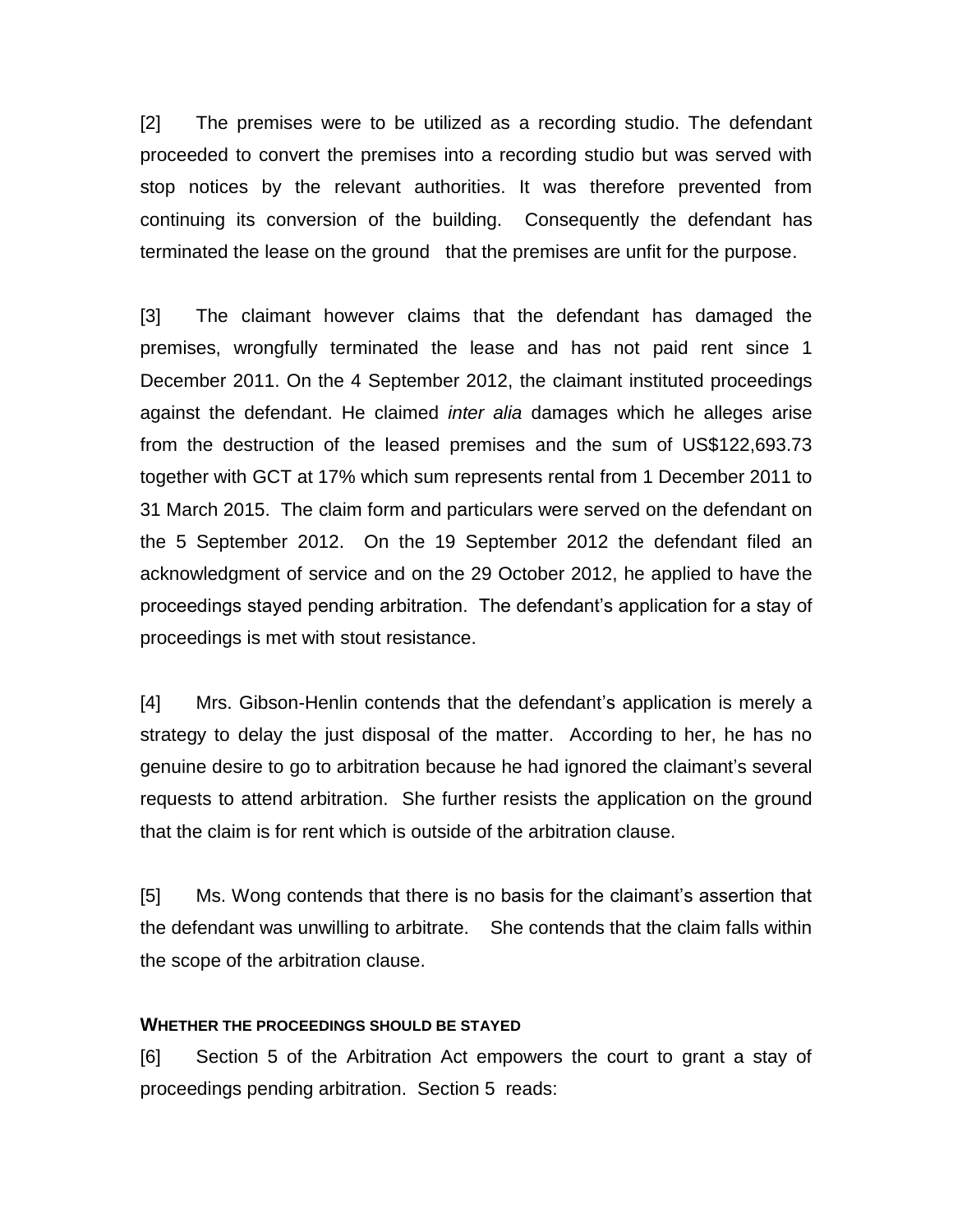"5*. If any party to a submission, or any person claiming through or under him, commences any legal proceedings in the Court against any other party to the submission, or any person claiming through or under him, in respect of any matter agreed to be referred, any party to such legal proceedings may at any time after appearance, and before delivering any pleadings or taking any other steps in the proceedings, applying to the Court to stay the proceedings, and the Court or a Judge thereof, is satisfied that there is no sufficient reason why the matter should not be referred in accordance with the submission, and that the applicant was, at the time when the proceedings were commenced, and still remains, ready and willing to do all things necessary to the proper conduct of the arbitration, may make an order staying the proceedings."*

[7] Mrs. Gibson-Henlin submits that the defendant's request for a stay of the proceedings should be refused because of its unwillingness or lack of readiness to do all things necessary for the proper conduct of the arbitration. She submits that the defendant must demonstrate its readiness and willingness at the time the claim commenced and not only at the time that it filed its application. She submits that in assessing readiness and willingness, the court must examine the conduct of the applicant/defendant leading up to the commencement of the claim. It is her submission that the defendant ignored the claimant's efforts to arbitrate or to subject itself to any alternate dispute mechanism.

[8] It is her further submission that the defendant had the opportunity to demonstrate that it was ready and willing to arbitrate up to the filing of the claim. The defendant had a further period of forty-two days after service of the claim form and particulars of claim to insist on arbitration. Instead it waited until the final and penultimate days to respond and to file its application. It is significant, she submits, that the claimant's first request was on the 4 January 2012 and the second was on the 27 April 2012.

[9] Further, she submits that the defendant's letter of the 10 May 2012 in response did not indicate any willingness to be bound by the bargain to attend arbitration. It denied the claimant's claim. The defendant's application was filed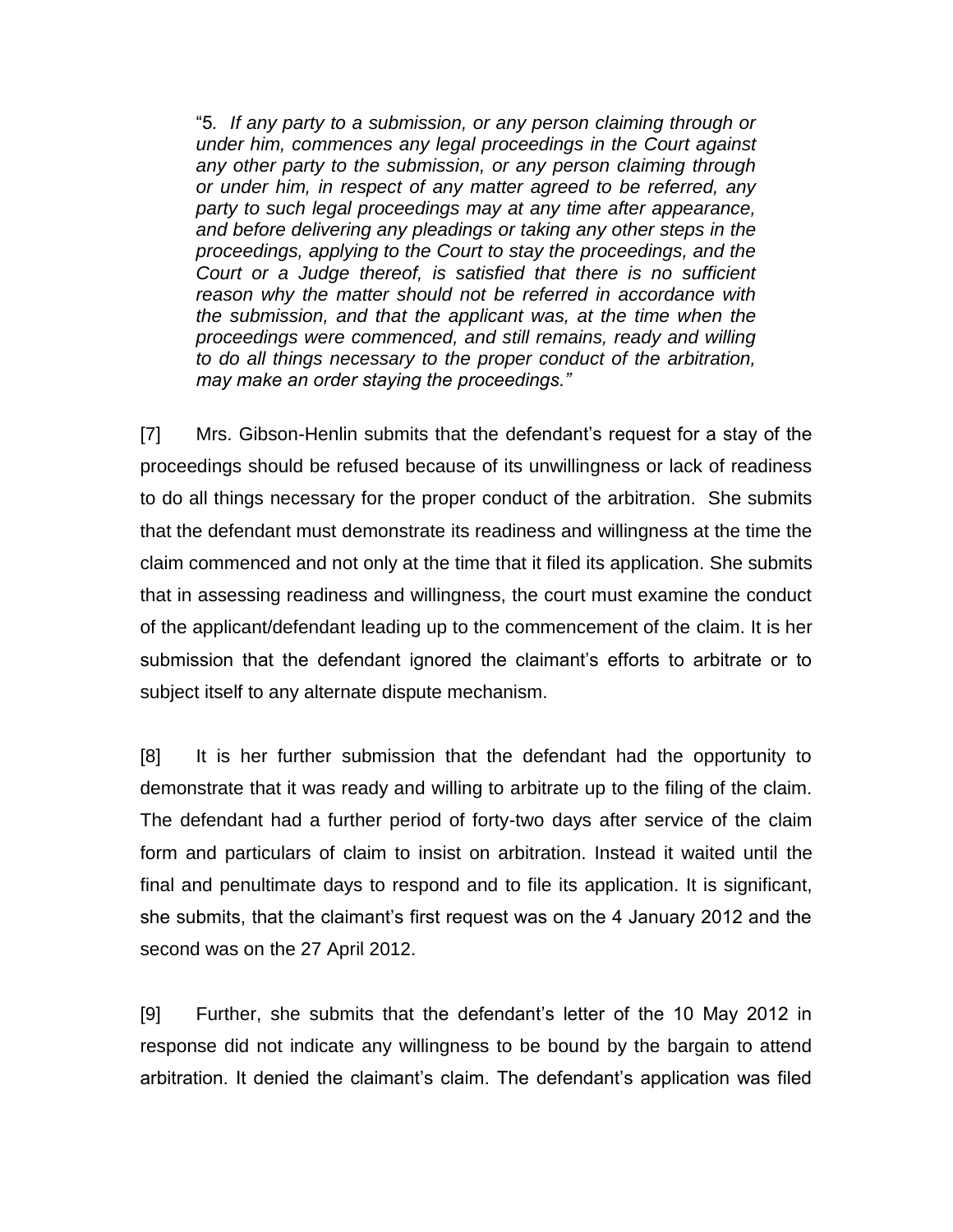almost one year after the claimant's first request and the first response from the defendant. The delay in making its application together with the defendant's attitude, show a lack of genuine interest in attending arbitration. The court must take the defendant's conduct into consideration. The filing of the application is merely to delay the just disposal of the matter.

## **RULING**

[10] Regarding Mrs. Gibson-Henlin's submission that the claimant has failed to demonstrate that it was ready and willing to arbitrate,

[11] Has the defendant demonstrated the necessary willingness to arbitrate? Or, is his application a mere ploy designed to delay the matter as alleged by Mrs. Gibson-Henlin?

**Halsbury's Laws of England third edition Volume 2 (Simonds Edition)** at paragraph 59 states:

*"Applicant ready and willing to arbitrate. The applicant must satisfy the court not only that he is, but also that he was at the commencement of the proceedings, ready and willing to do everything necessary for the proper conduct of the arbitration (b). He must also file an affidavit to this effect in support of his application for a stay (c), and unless the court is satisfied on the point, the application to stay must be dismissed.* 

[12] It is necessary to set out the contents of the defendant's letter of 10 May 2012; it reads:

*"While it is correct that we would wish to amicably resolve issues with Mr. Leighton Chin-Hing ("Lessor"), we refute the contentions and claims in your said letter some of which are specifically addressed in detail below:*

- *1. We and the Lessor entered into a written Lease Agreement the stated agreed purpose of which was use as Studio and Offices.*
- *2. We have read clause 2.8 of the Lease Agreement and do not agree that same imposed any obligation on us. In any event our opinions are to the contrary and are consistent with the practice that it is the owner of premises who has the standing to apply for and obtain the permits contemplated and this has been the case in our relationship.*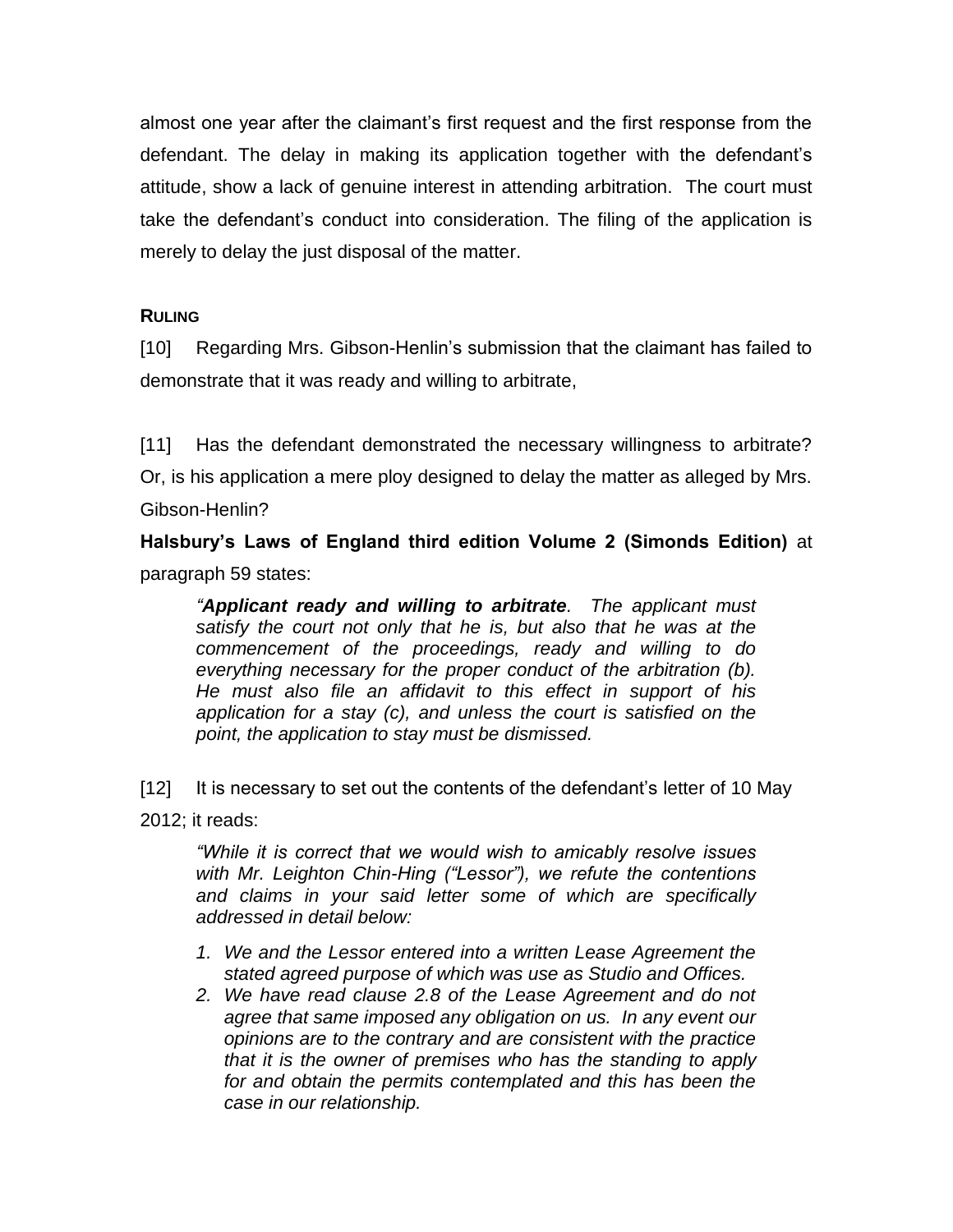- *3. Similarly, we cannot agree with your reading of clause 2.19. The purpose of the lease was Studio and Office use. Clearly the parties contemplated the construction of a studio on the premises. Therefore, the construction and necessary demolition which was the object of the lease cannot possibly be categorized as damage to the premises.*
- *4. In any event, the parties did in fact attempt to obtain planning permission to construct and use the premises as specifically contemplated and in the only manner permitted under the lease. However, that permission was not obtained in a reasonable time. We are of the view that the purpose of the lease was frustrated by this failure to obtain permission and the lease is thereby rendered a nullity.*
- *5. Further or alternatively your demands are rejected on the basis that the Lease was for an illegal purpose and consequently void.*
- *6. Additionally, your demands are to be considered out of any proportion and were not, as expected, supported by evidence.*
- *7. While obviously to bring the property to its initial status would imply costs, considering the arguments above, we shall not be liable for any such costs.*
- *8. In fact, we already suffered losses in terms of all the time and money invested (construction works, rental payments, security deposit, etc.), as well as in terms of the missing business opportunity. Also, some of the construction works in fact added value to the property, something which the Lessor must take into account.*
- *9. Consequently, our position is that no party shall be able to recover the losses.*

[13] It is significant that the letter was signed by Mr. Andrew Mahfood, the defendant's group director, and not by its attorney. He expressed the desirability of resolving the matter amicably but proceeded to refute the claimant's claim. The letter cannot be construed as a demonstration of unwillingness by the defendant to arbitrate. In any event section 5 of the Arbitration Act makes it plain that the point at which the applicant's readiness and willingness to facilitate the arbitration process becomes relevant is "at the time of the commencement of the proceedings" and thereafter. It is the view of this court that the section is not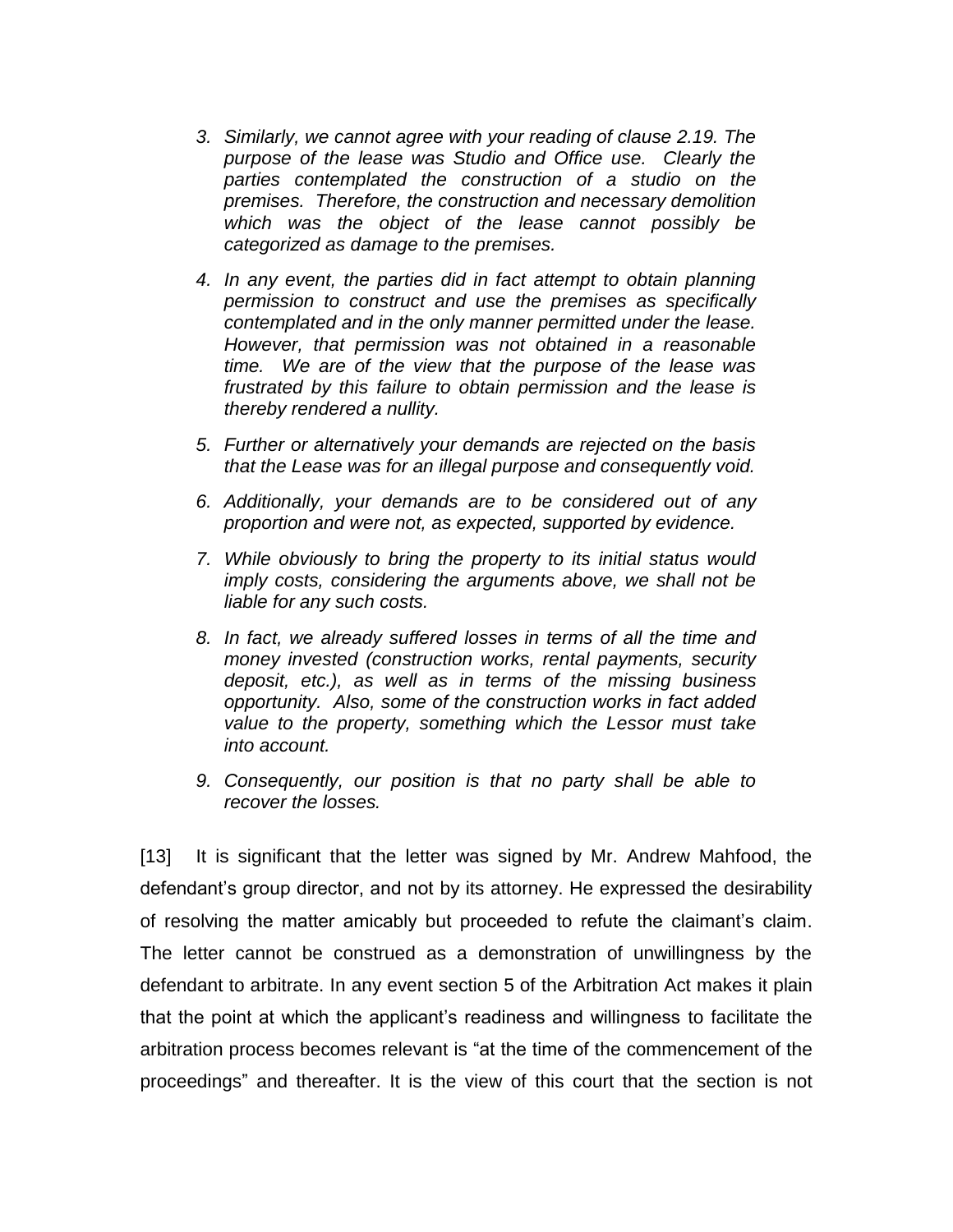open to any other construction regarding the point at which the applicant can be said to be "ready and willing" to facilitate to the process."

[14] Orr's J statement in **Douglas Wright Associates v. B.N.S. Jamaica Ltd.** 

**(1994) 31 JLR 351** is supportive of this view. At page 356, he said:

*"Has the bank shown that it is ready and willing? Section 5 of the Arbitration Act provides that the applicant for a stay must show that he is ready and willing to do all things necessary to the proper conduct of the arbitration. The section requires that this state of affairs must exist both at the time when the proceedings were commenced and also at the time when the Court is asked to exercise its discretion.*

[15] The fact that the defendant's application was filed shortly before the expiration of the time he was allowed to file his defence and acknowledgement of service should not disqualify his application on the basis of lack of readiness and willingness. The application, although made at the nth hour was nevertheless duly filed within the allotted period.

#### **IS THE CLAIM FOR RENT IS SUBJECT TO ARBITRATION?**

[16] Are there sufficient reasons for not referring the matter to arbitration? Mrs. Gibson-Henlin argues that concerning rent, clause 4.8 of the lease limits arbitration to the cesser or abatement of rent. Clause 4.8 of the Lease reads:

*"In case of any dispute or question whatsoever arising between the parties hereto with respect to the cesser or abatement of rent as aforesaid or to the construction or effect of this Lease or any clause or thing herein contained or the rights duties or liabilities of either party under this lease or otherwise in connection with the foregoing the matter in dispute shall be settled by reference to a single arbitrator in case the parties agree upon one otherwise by two arbitrators to be appointed by each party in the manner provided by the Arbitration Act provided that this clause shall not apply or be deemed to apply to any dispute or matter touching or with respect to the rent hereby reserved save with regard to such cesser or abatement of rent as aforesaid."*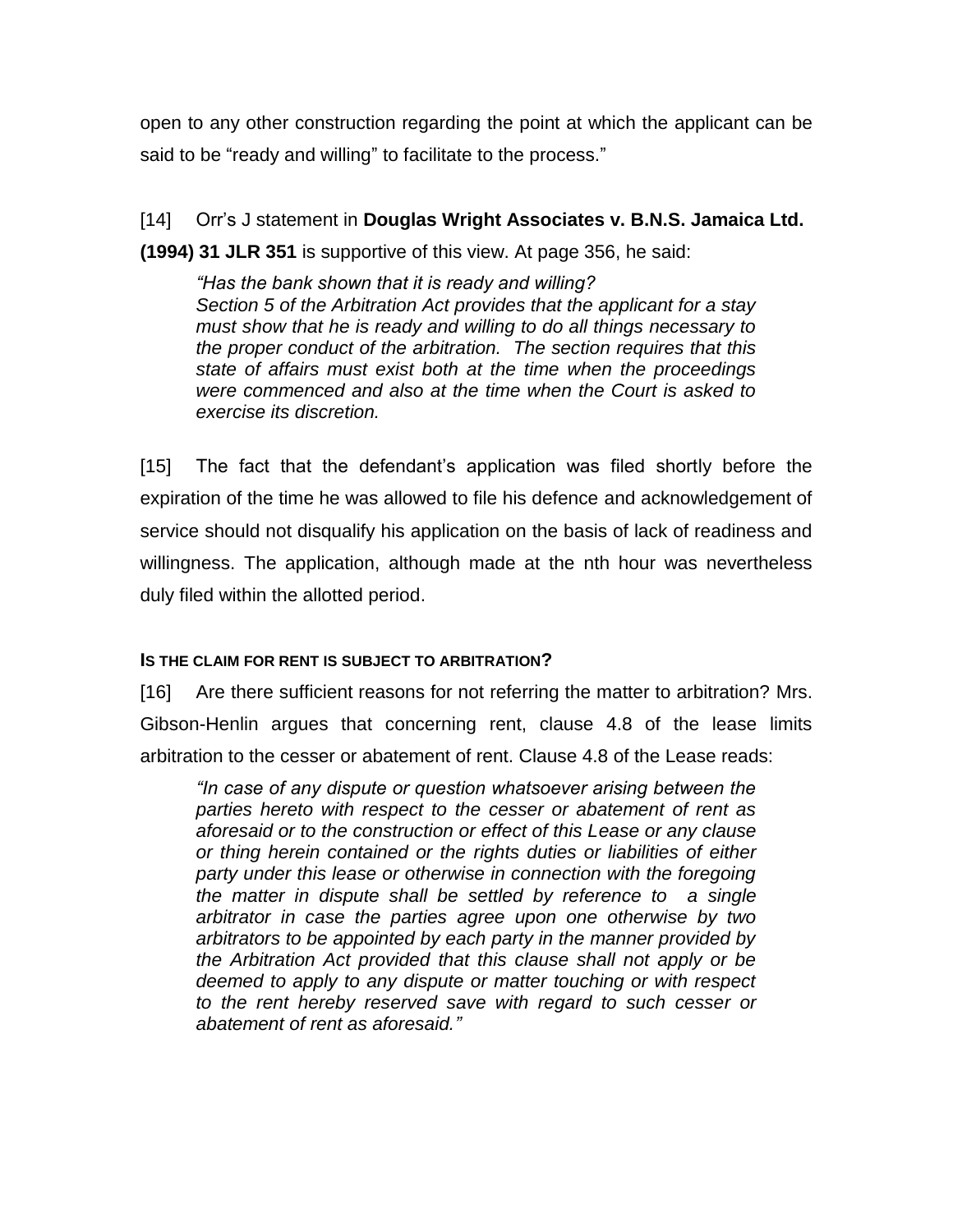# [17] **Ross: Commercial Leases/Division G Rent Review,** at chapter 4 states that:

*"Cesser of rent provisions usually operate only if the premises are damaged or destroyed by an insured risk so as to be unfit for occupation and use. An insured risk may have damaged the premises in such a way as to reduce their rental value substantially, without rendering them unfit for occupation and use. Cesser of rent provisions may also be limited in time, with the result that the premises remain unfit on the expiry of the period or rent suspension.* 

The dispute between the parties is not in respect of cesser of rent.

# [18] Regarding abatement of rent, **Stair Memorial Encyclopedia/Landlord**

#### **and Tenant (Reissue)/General Law (15) Remedies/191** states:

"*The tenant is entitled to an abatement of rent if he loses the enjoyment of all or any part of the subjects let to him either through the fault of the landlord or through some unforeseen calamity. The subjects must usually be in such a poor state of repair that they cannot be said to be in a tenantable state of repair before abatement is justified. The fault of the landlord may be that part of the subjects are withheld from the tenant or that the landlord fails to put them into a tenantable state. If the tenant remains in possession he may not rescind the contract but this does not deprive him of his right to an abatement. An abatement of rent is similar to a claim for damages, but abatement is due for the loss of possession for which the rent is payable, while damages must be proved in a separate action.* "

[19] The dispute between the parties does not relate to abatement of rent. It is arguable that the defendant was entitled to terminate the lease because of its inability to acquire the necessary permission to transform the premises to a recording studio The issue arises as to whose responsibility it was to obtain the requisite permission The issue of abatement of rent does not arise. Notwithstanding, if the defendant's claim that the premises are unfit would not permit an abatement of rent, the allegation is inextricably bound up with the issue of fitness for purpose to which consideration must be given in arriving at a decision as to the claimant's entitlement to damages.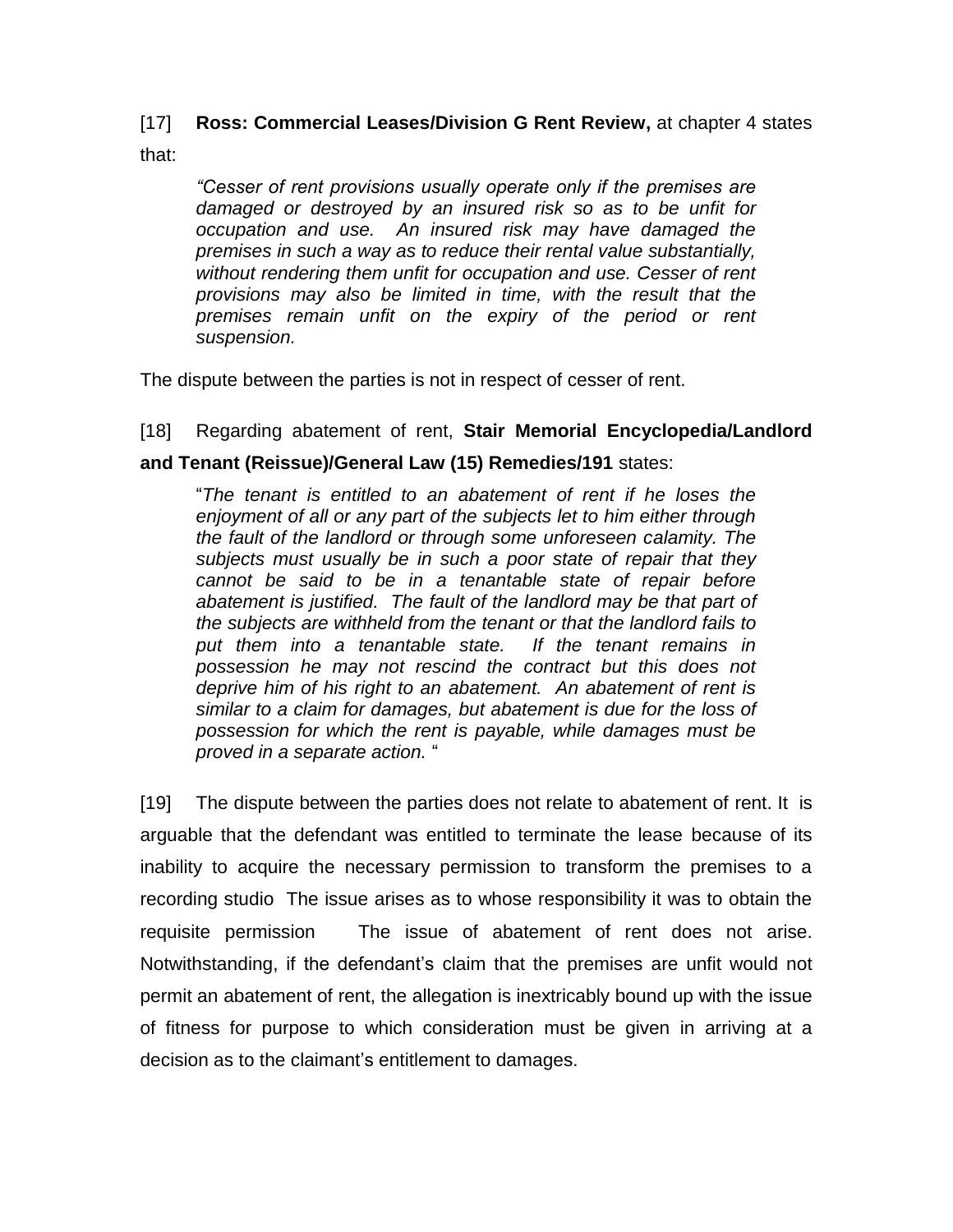[20] It is the view of the court that Mrs. Gibson-Henlin's reliance on the Court of Appeal case of **House of Blues Ltd. and Evan Williams's v Secret Paradise Resort Ltd.** delivered on the 21 September 2005 is misplaced. The circumstances of that case are distinguishable. In that case there was no arrangement by the second appellant to refer any dispute to arbitration or to be subject to arbitration. The first defendant had however so agreed. Panton P said thus:

*"A party may only be bound by a reference of a "submission" if that party was a party to the "submission". In the instant matter, the two agreements that have been exhibited do not show the second appellant as being a party to either. On the face of it, therefore, the second appellant is entitled to have his suit proceed in the normal way. Given the situation, I am satisfied that Reid, J., was in error when he ordered a stay of proceedings so far as the second appellant is concerned.*

*The result is that the agreements between the respondent and the first appellant are subject to arbitration whereas those, which are oral, between the respondent and the second appellant are not so subject. This creates an undesirable state of affairs, which is recognized by the attorneys-at-law for the parties.*

*The appellants have submitted that any enforcement of the arbitration clause would mean that a part of the dispute would be arbitrated, while another part would be litigated; and, the Court will not permit this as the result could be inconsistent findings, and a plurality of proceedings."*

#### [21] Panton P cited with approval Mc Nair's J statement;

*(B) "…I think this is a case where, inevitably, in the disputes between the time charterers and the shipowners complicated, difficult questions of law may arise some of which may arise in the action between the shipowner and the bills of lading holders. If the matter goes to arbitration as between the shipowners and the time charterers I think there is a high degree of probability that these same questions of law would come up to the Court on a special case. Again, one might get questions of law, determined in the direct action between the shipowners and the bills of lading holders, being determined, presumably by another Judge at first instance, when the award came before him on a special case stated by the arbitrators…*

*Furthermore, I think that there is force in the point made by Mr. Donaldson, on behalf of the shipowners, that time and expense and*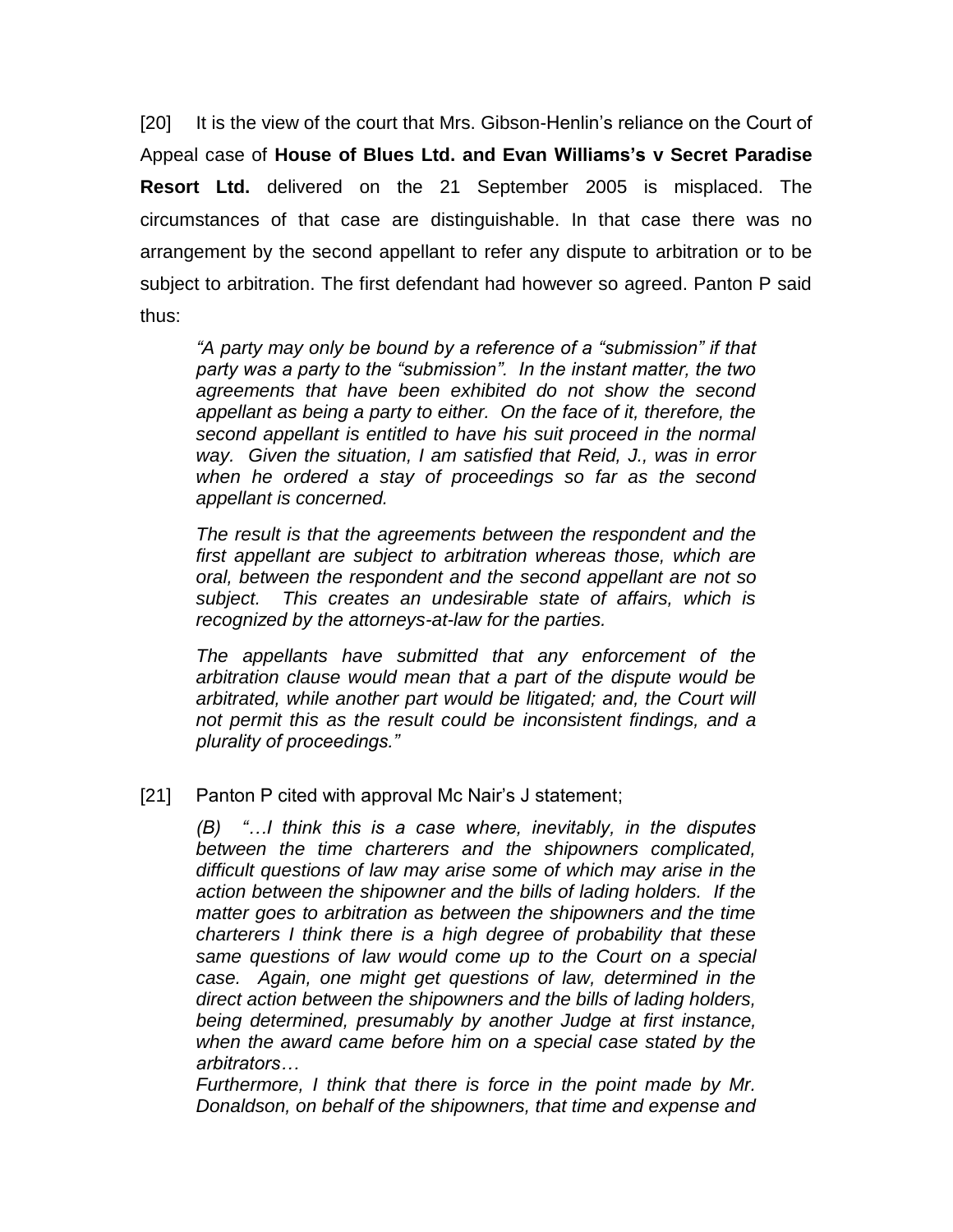*costs would be saved to a very substantial degree by insisting that the whole of these disputes between the ship-owners and the bills of lading holders, and between the shipowners and the time charterers should be disposed of in one set of proceedings. That set of proceedings must be proceedings in Court. The bills of lading holders are not subject to arbitration."*

*(c) "I think that a serious risk would be run that our whole judicial procedure, at any rate in relation to this claim, would be brought into disrepute if, as I have indicated is a serious possibility, you get conflicting questions of fact decided by two different tribunals, quite apart from the other matters which I have mentioned."*

[22] The circumstances of that case are entirely disparate. Not only did the second defendant not agree to arbitrate, attendance by the first defendant would have resulted in a plurality of proceedings. In the instant case the parties agreed to arbitrate and a determination of the matter involves reference to the claimant's entitlement to rent. The claimant was also clearly of this opinion on the 4 December 2011 when its attorney-at-law sent the following electronic mail to the defendant's representative Mr. William Mahfood.

*"Our client does not agree with you that you are entitled to terminate the lease on the basis you say or at all. It is a fixed term lease and he is not in breach, it is therefore clear that neither of you are agreed. There are three methods for resolving this matter.*

- *1. Mediation*
- *2. Arbitration*
- *3. Litigation*

*Arbitration is provided for in the lease in relation to some of the matters that are in dispute between our client and you. We take the view that it is always useful to attempt to resolve matters by the agreed methods. We recommend that you agree to proceed to mediation or arbitration within the next seven days. If there can be no agreement in that respect then unfortunately, we will have to proceed to litigation as our instructions are to commence those proceedings.*

*You may or may not be aware that there are two options for arbitration in Jamaica at this time."*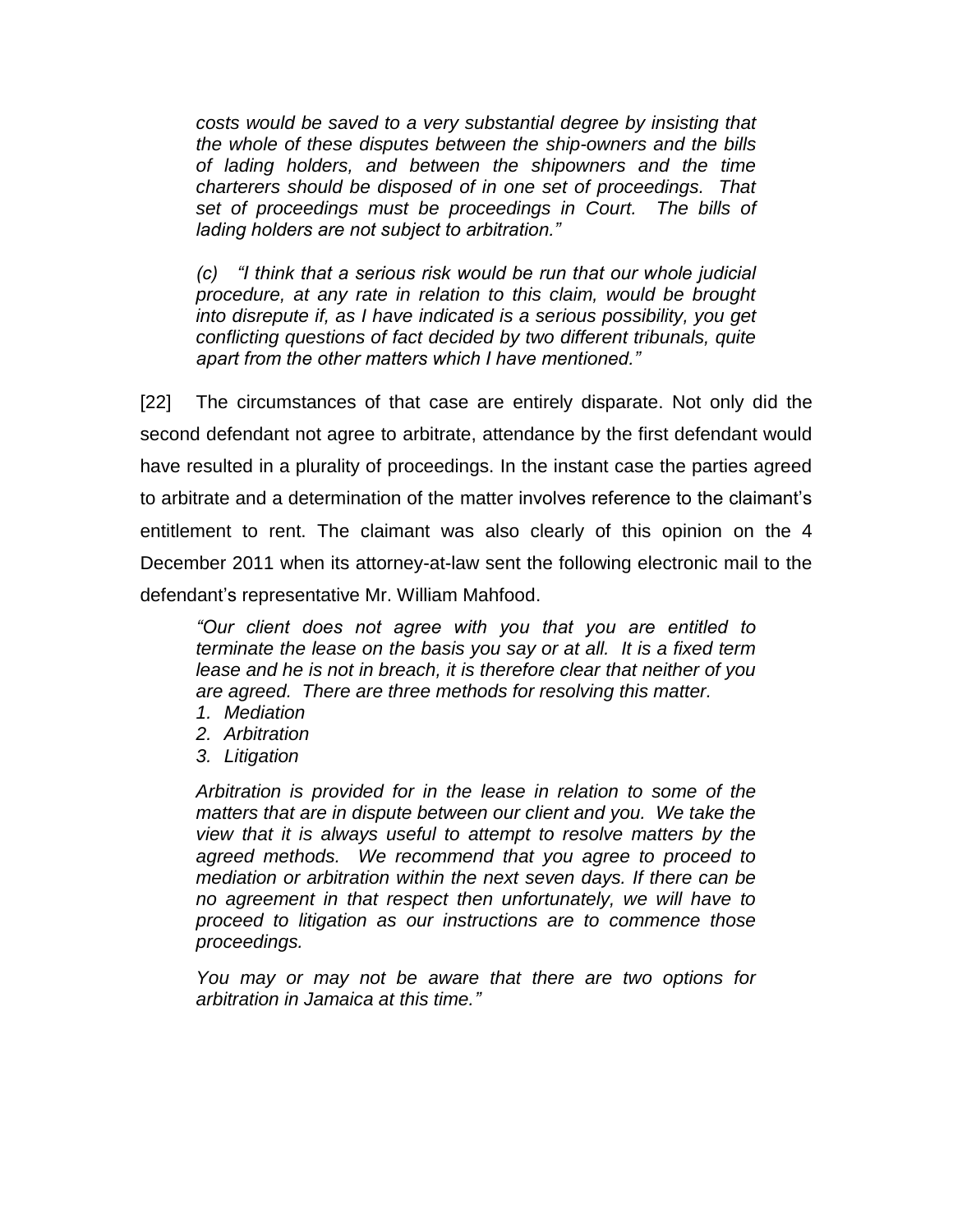[23] On 27, April 2012, having not heard from the defendant, counsel stated that rent was not covered by arbitration. She was nevertheless still requesting that the matter proceed to arbitration. It is useful to quote:

*Alternative request for arbitration Otherwise kindly consider this our client's second request to refer the dispute to arbitration except for the issue of rent which is not covered by the clause. Our client's first request is contained in our email of the 4th of January 2012. In respect of the issue of rent we will file the claim if we do not hear from you within the 14 days aforesaid bearing in mind that it is not covered by the arbitration clause.* 

[24] The tenor of Mrs. Gibson-Henlin's mail makes it apparent that she recognized that the success of the claim is predicated on the defendant's entitlement to terminate the lease. She also noted the desirability of attempting to resolve the matter by way of arbitration.

[25] Ms. Wong contends that the claim for rent now falls as damages because the lease was frustrated and the defendant surrendered possession. The claimant is no longer entitled to rent because there is no occupation of the property pursuant to the lease agreement. The defendant is now entitled to damages. She submits that the claim cannot properly be framed as a claim for rent. The damages which are claimed by the claimant is lost income for the period the defendant surrendered possession.

#### **THE LAW**

[26] The learned authors of **Hill and Redman's Law of Landlord and Tenant**  at paragraph A 613 expressed the view that a party who complains of the breach of an agreement for a lease can bring an action to recover damages instead of suing for specific performance. They cited as authority, the case of **Oldershaw v Holt and Another, Executors of Frewin** (1842) Adolphus and Ellis Reports Vol.12 590. In that case the tenancy was determined by the landlord as a consequence of the tenant's breach. It was held that rent could not be recovered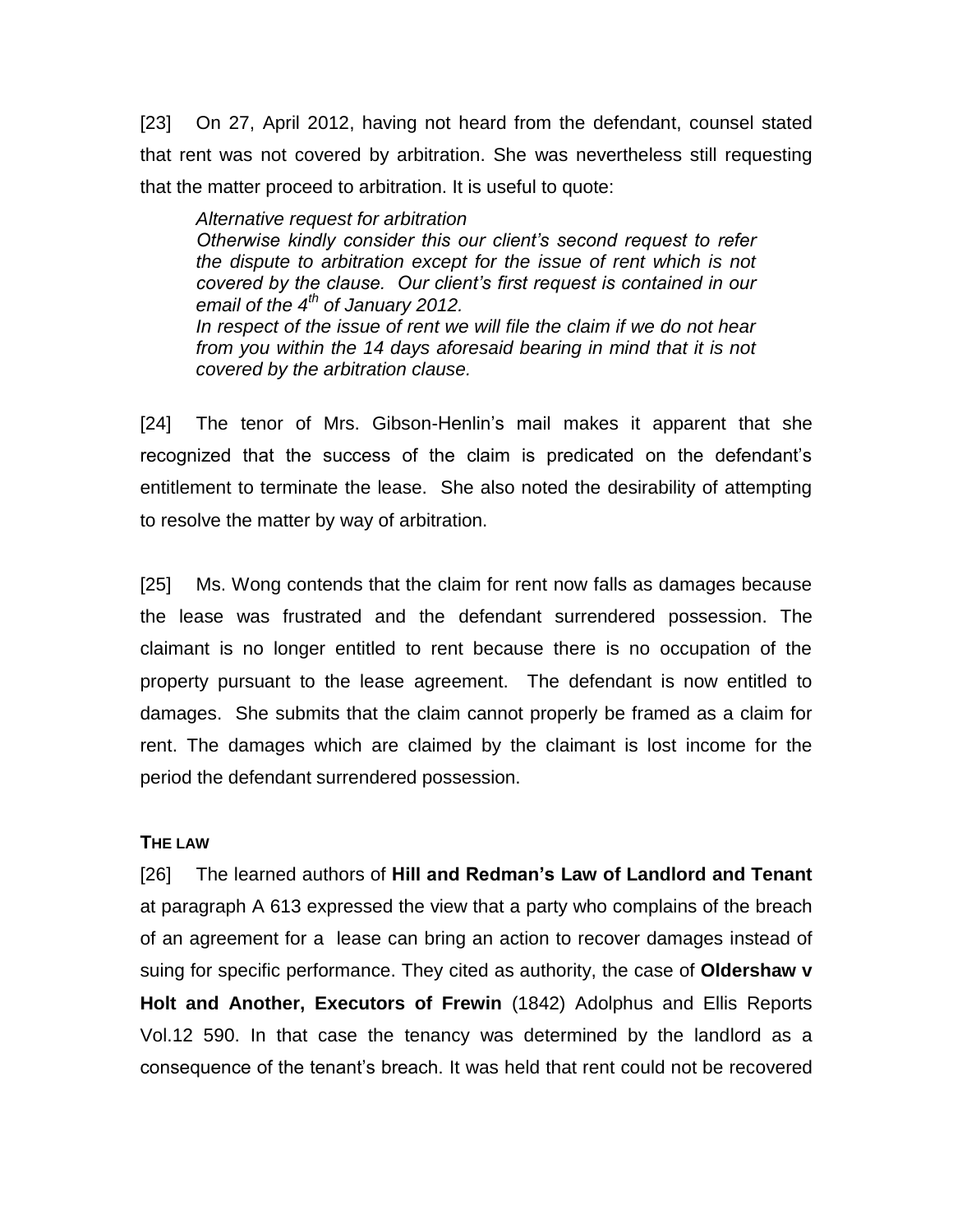where the tenancy was determined by the landlord's own act. The appropriate remedy was by action for mesne profit.

[27] Reliance was also placed on, the English Court of Appeal case of **Foster v Wheeler** 1988 Ch Division Vol. 38, 130. The defendant in that case entered into an agreement for a lease but refused to proceed with the agreement. The court held that the plaintiff was entitled to damages. At page 134 Bowen LJ said:

"*The measure of damages depends on the circumstances which are not fully before us. If it turns out that Dr. Ord acted reasonably as to the lease, and that Miss Wheeler's was a wanton refusal to accept it, the damages may be very substantial. We decide nothing further than that the matter must go to an inquiry. The plaintiff must at all events recover whatever loss to him arose naturally and immediately from his being left with the property on his hands."*

[28] At paragraph 986 and 987, the learned authors stated:

"986*. Where the lessee refuses to proceed with the contract the lessor may claim specific performance, or treat the contract as discharged, or sue for damages. If he pursues his remedy in damages, the restrictive rule in Bain v. Fothergill has no application and therefore the normal measure is represented by the contractual rent reserved by the lease less the rental value of the premises at the time of breach. This was applied in Marshall v. Mackintosh where the plaintiff had relet the premises at a lower rent, which was all they would now command, and damages were assessed on the basis of the difference between the contractual rent under the broken agreement and the new rent. If however the plaintiff has succeeded in reletting at a higher rent than the contractual rent because of market improvements, then he will only be entitled to nominal damages: this was the position in Oldershaw v. Holt.*

*987. Beyond this there are no authorities."*

[29] The authorities cited above appear to be irreconcilable with the position taken by the learned authors of **Woodfall's law of Landlord and Tenant 26th edition** as it states: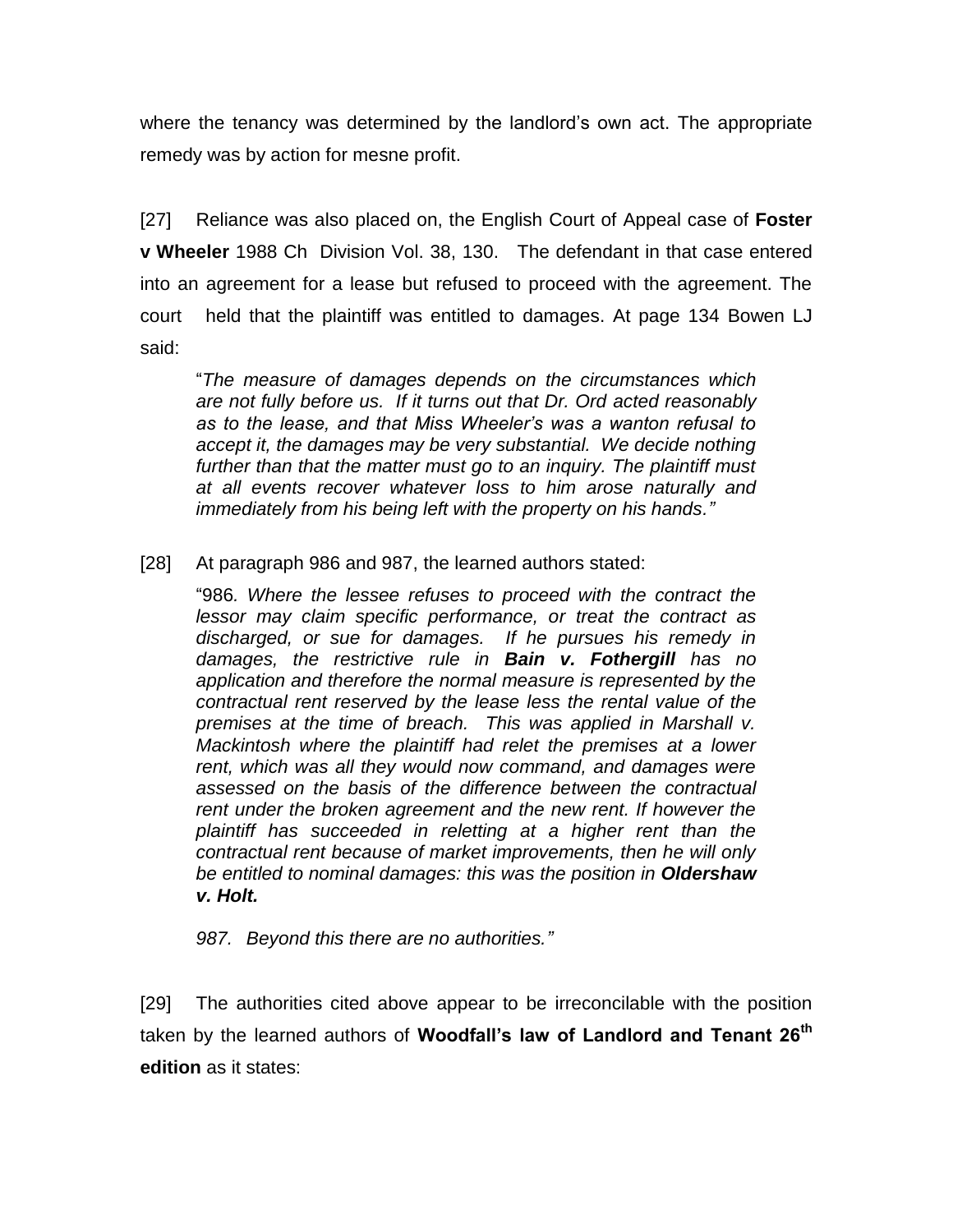*"A tenant is not justified in quitting before the end of the term because the landlord has failed in the performance of a stipulation on his part, such as a covenant to repair. In such a case the tenant remains liable to rent, although he may be entitled to recover from the landlord damages for breach of covenant; and those damages may include the cost of substituted lodgings until the premise are repaired. The tenant may be entitled to set off his claim for damages against any rent due from him."*

[30] Sampson Owusu, in his text/work, **Commonwealth Caribbean Land Law**  supports Woodfall's position. At page 626 of his text he states:

*"Remedial rights in the landlord and tenant relationship are governed by property law, which does not recognize the principle of mitigation of damages under the law of contract. Where a tenant wrongly repudiates a lease and vacates the premises without giving the requisite notice, the tenant remains liable for rent accruing due during the term, although the premises remain vacant. The landlord is not obligated by law to re-let the property with the view to mitigating the loss to the tenant."*

[31] The learned author cited the Australian case of **Maridakis v Kouvaris** (1975) ALR 197. In that case, the tenant withdrew from the lease without the permission of the landlord. The landlord was only able to rent the premises some 3 months after. The court rejected the tenant's contention that the landlord failed to mitigate his damages and held that he was not under any duty so to do. It is noted that is an Australian case while **Foster and Wheeler** and **Oldershaw v Holt** are English authorities.

[32] This court holds the view that there is much force in Mrs. Wong submission. Upon the giving up of possession of the premises, the landlord's remedy ought to lie in damages which are calculable by the rent which would have become due and payable for the remaining period of the lease. Notwithstanding this apparent conflict of opinion regarding the issue, for the reasons stated above, this court maintains the view that the circumstances of the case justify its reference to arbitration.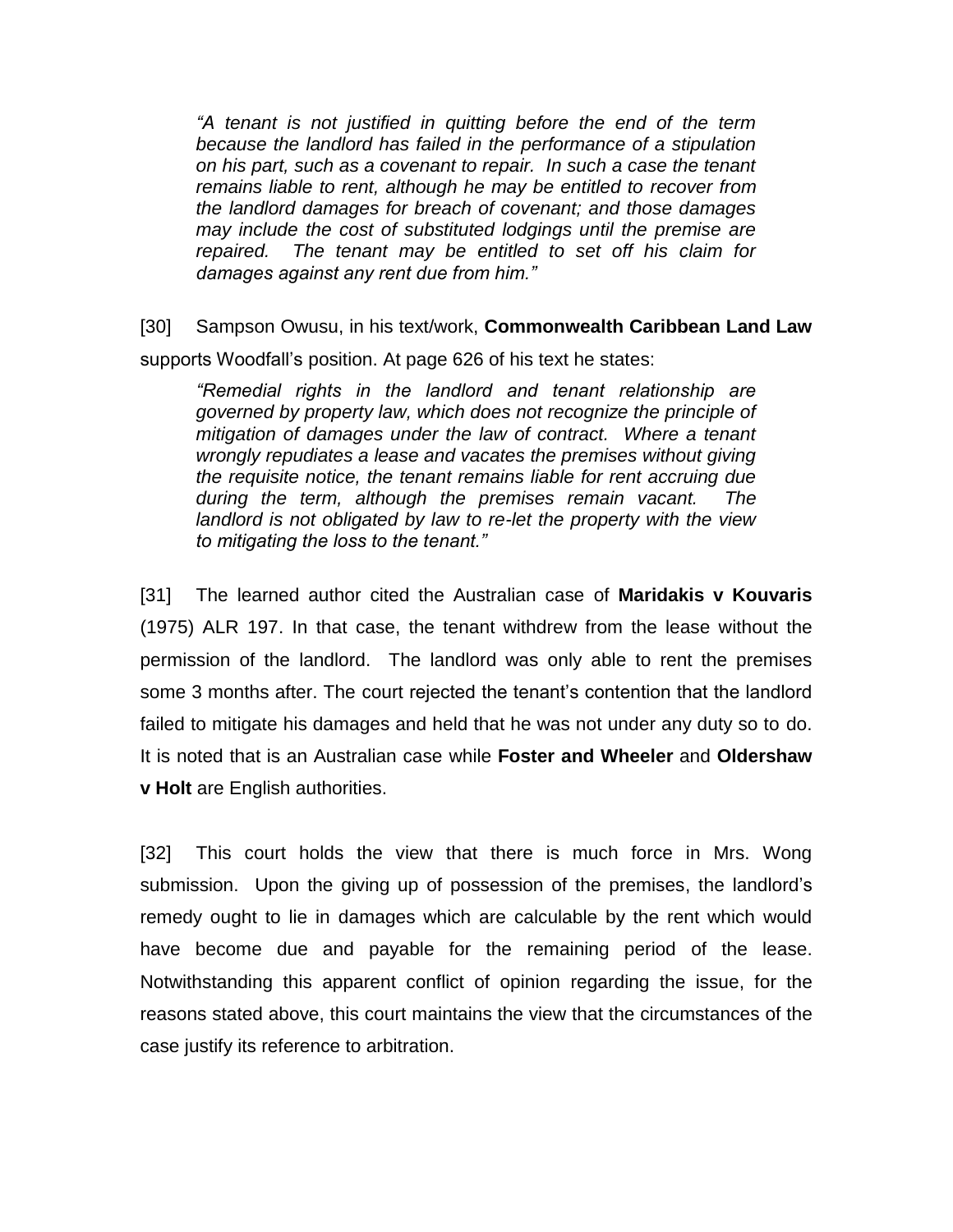[33] Ms. Wong further contends that the contract was frustrated. **Hill and Redman Law of Landlord and tenant** at paragraph 2415 define frustration of a lease in the following terms.

"*The doctrine of frustration, which is of general application to contracts, is that both parties are discharged from their liabilities under the contract when circumstances are so altered by unforeseen supervening events that the whole basis of the contract disappears. "*

[34] The task of proving frustration of a lease is difficult but not insurmountable**.** 

At paragraph 2414, the learned authors stated:

*'It has been decided that the doctrine of frustration may in exceedingly rare circumstances apply to any class of lease. "It has now been finally settled by the unanimous decision (Lord Russell dubitante) of the House of Lords in National Carriers Ltd. v Panalpina (Northern) Ltd [1981] AC 675 [1988] All ER 161 that in exceedingly rare circumstances a frustrating event may operate to determine a lease."*

[35] The parties, in the agreement for lease, agreed to attempt to resolve the matter amicably before instituting legal proceeding. I am in agreement with the statement of Orr J in **Douglas Wright T/A Douglas Wright Associates v Bank of Nova Scotia Jamaica Limited** (1994) 31 Jamaica Law Reports 351, 358 that:

"*The authorities reveal that the basic stance of the Courts has been that parties who have agreed to arbitrate should be held to their agreement. For example, in Wickham v. Harding (1859) 28 L.J. EX 215, Bramwell, B. against whose order at first instance staying proceedings the plaintiff had appealed, said, in the Court of Appeal at page 217:*

*"…a bargain is a bargain, and the parties ought to abide by it, unless a clear reason appears for their not doing so."*

[36] It is true that there are matters of law to be determined, as to whether there is a breach or a frustrating event which justifies the termination but this court is of the view that those matters are grounded in issues of facts which can be resolved by arbitration. The learned authors of **Blackstone** 2004 opined thus:

*"The fact that a dispute raises complicated issues of facts or law and involves more than two parties or has given rise to an*